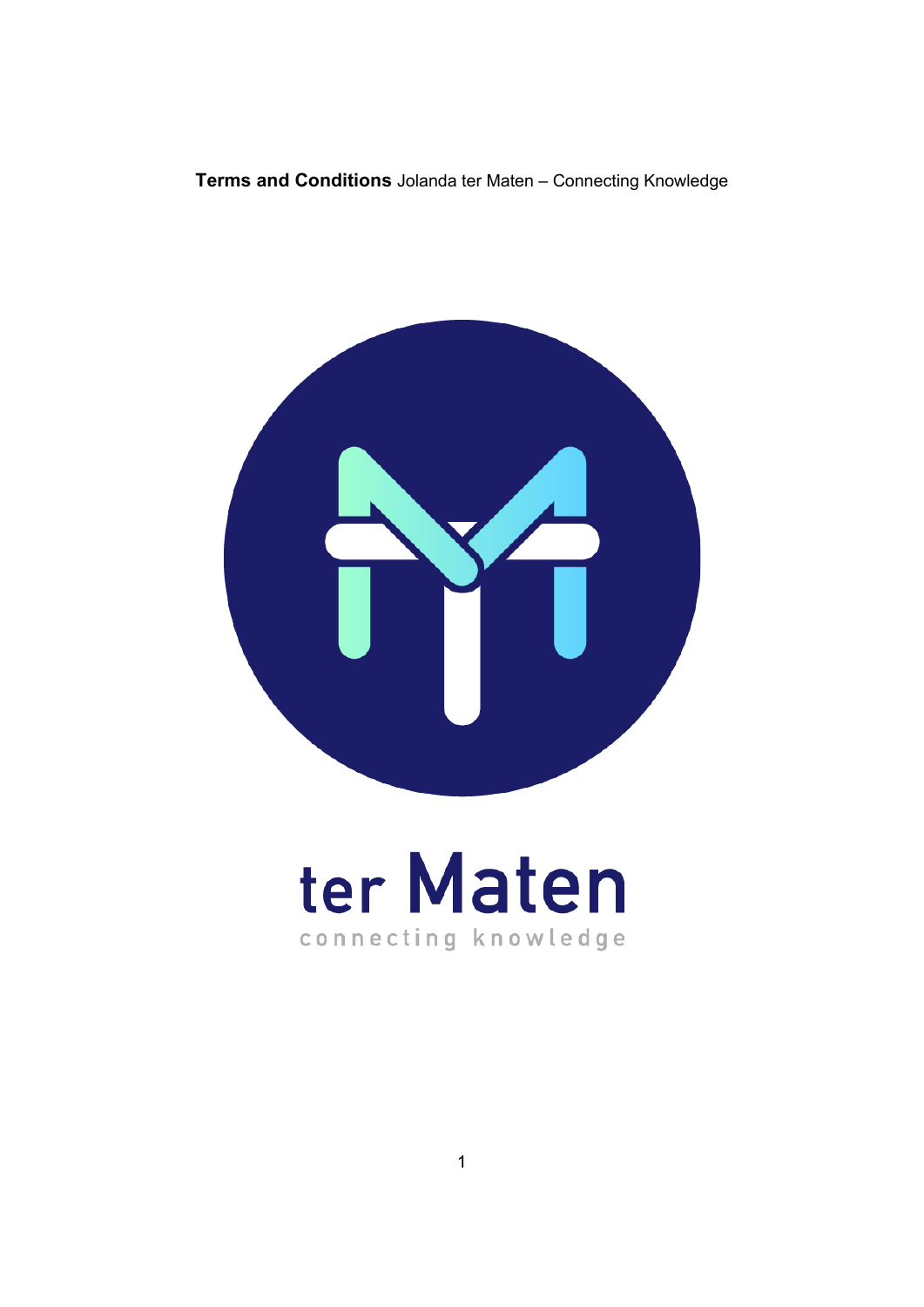# **Article 1:** Definitions

The terms used in these general terms and conditions are defined as follows:

- 1.1. **Client:** the natural person acting in the course of a profession or business and enters into a distance contract with the entrepreneur;
- 1.2. **Day:** calendar day;
- 1.3. **Duration transaction:** a distance contract concerning with a series of products and / or services, whose supply and / or purchase is spread in time;
- 1.4. **Durable medium:** any storage device that allows the client or the entrepreneur to store information provided to him personally to be stored in a way that future consultation and unaltered reproduction of the information is made possible.
- 1.5. **Entrepreneur:** the natural or legal person who offers products and / or services to clients at a distance;
- 1.6. **Distance contract:** a contract which is concluded within the framework of an organized system for the entrepreneur, with the use of one or more means of distance communication;
- 1.7. **Technology for distance communication:** means that can be used to conclude a contract, without the client and the entrepreneur are met simultaneously in the same location.
- 1.8. **Terms and Conditions:** these general Terms and Conditions of the entrepreneur.

**Article 2:** Identity of the entrepreneur

Jolanda ter Maten Germanenlaan 29 7312HW Apeldoorn The Netherlands Phonenumber: +31 (0)6 33 09 89 80 E-mail: info@jolandatermaten.com Chamber of commerce number: 08195806 VAT identification number: NL 129785647B02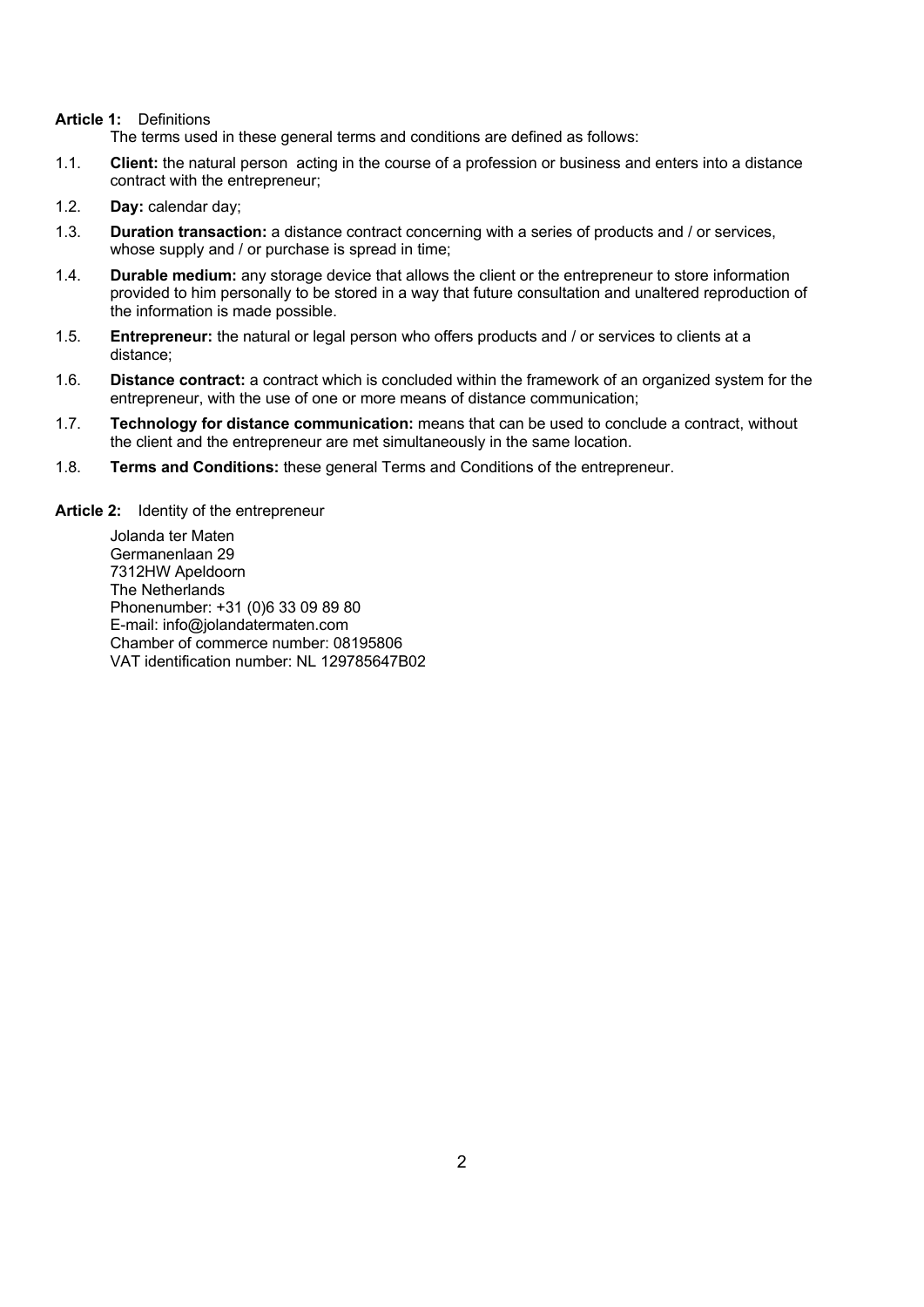### **Article 3:** Scope of application

- 3.1. These Terms and Conditions apply to every offer of the entrepreneur and any distance agreement or order between the entrepreneur and the client.
- 3.2. Before the distance agreement is concluded, the text of these Terms and Conditions will be made available to the client in such a way that it can be easily stored on a durable data carrier by the client. If this is not reasonably possible, then before the distance contract is concluded, the entrepreneur will indicated that the can be reviewed and at the request of the client will be sent free of charge
- 3.3. If the distance contract is concluded electronically, notwithstanding the previous paragraph and before the distance contract is concluded, the text of these Terms and Conditions can be made available to the client by electronic means in such a way that the client can easily store them on a durable medium. If this is not reasonably possible, before the distance contract is concluded, it will be indicated where the Terms and Conditions by electronics means can be found and that the, at the client's request, by electronic means or otherwise will be sent free of charge.
- 3.4. In addition to these Terms and Conditions specific product or service conditions apply, the second and third paragraphs shall apply mutatis mutandis and the entrepreneur can, in the event of conflicting terms and conditions, always relay on the applicable provision that is most favourable to him.
- 3.5. When one or more provisions of these conditions are void or destroyed in whole or in part, the agreement and the remainder of these Terms and Conditions and the relevant provision will be replaced by a provision that covers the original as much as possible.
- 3.6. Situations that are not governed in these Terms and Conditions, should be assessed 'in spirit' of these terms and conditions.
- 3.7. Lack and clarity about the interpretation or content of on e or more provisions of our Terms and Conditions, must be explained 'tot the spirit' of these Terms and Conditions.

# **Article 4:** The offer

- 4.1. If an offer is subject to a limited duration or subject to conditions, this will be explicitly mentioned.
- 4.2. The offer is without obligation. The entrepreneur is entitled to change and adapt the offer.
- 4.3. The offer contains a complete and accurate description of the products/services offered. The description is sufficiently detailed to a proper assessment of the offer by the client as possible. If the entrepreneur uses illustrations, these are a true reflection of the products/services offered.
- 4.4. All pictures, specifications and data in the offer are indicative and cannot give rise to compensation or dissolution of the agreement.
- 4.5. Every offer will contain such information that it is clear to the client what rights and obligations are involved in accepting the offer. This concerns in particular:
	- the price including taxes;
	- the way in which the contract shall be concluded and which actions this will require;
	- the arrangements for payment, delivery and performance of the contract or order;
	- the deadline for accepting the offer, or the period within which the entrepreneur guarantees the offered price;

- whether the agreement is filed subsequent to its conclusion, and if so how the client can consult it; - the way in which the client can rectify the information provided under the agreement, before the conclusion of the agreemen't.

#### **Article 5:** Conclusion of agreement

- 5.1. The agreement is subject to the provisions of paragraph 4 of this article, concluded at the time the client accepts the offer and comply with the corresponding conditions.
- 5.2. If the client has accepted the offer electronically, confirms entrepreneur by electronic means receipt of the order without delay.
- 5.3. If the contract is concluded electronically, the entrepreneur shall take appropriate technical and organizational measures to secure the electronic transfer of data and will ensure a secure Web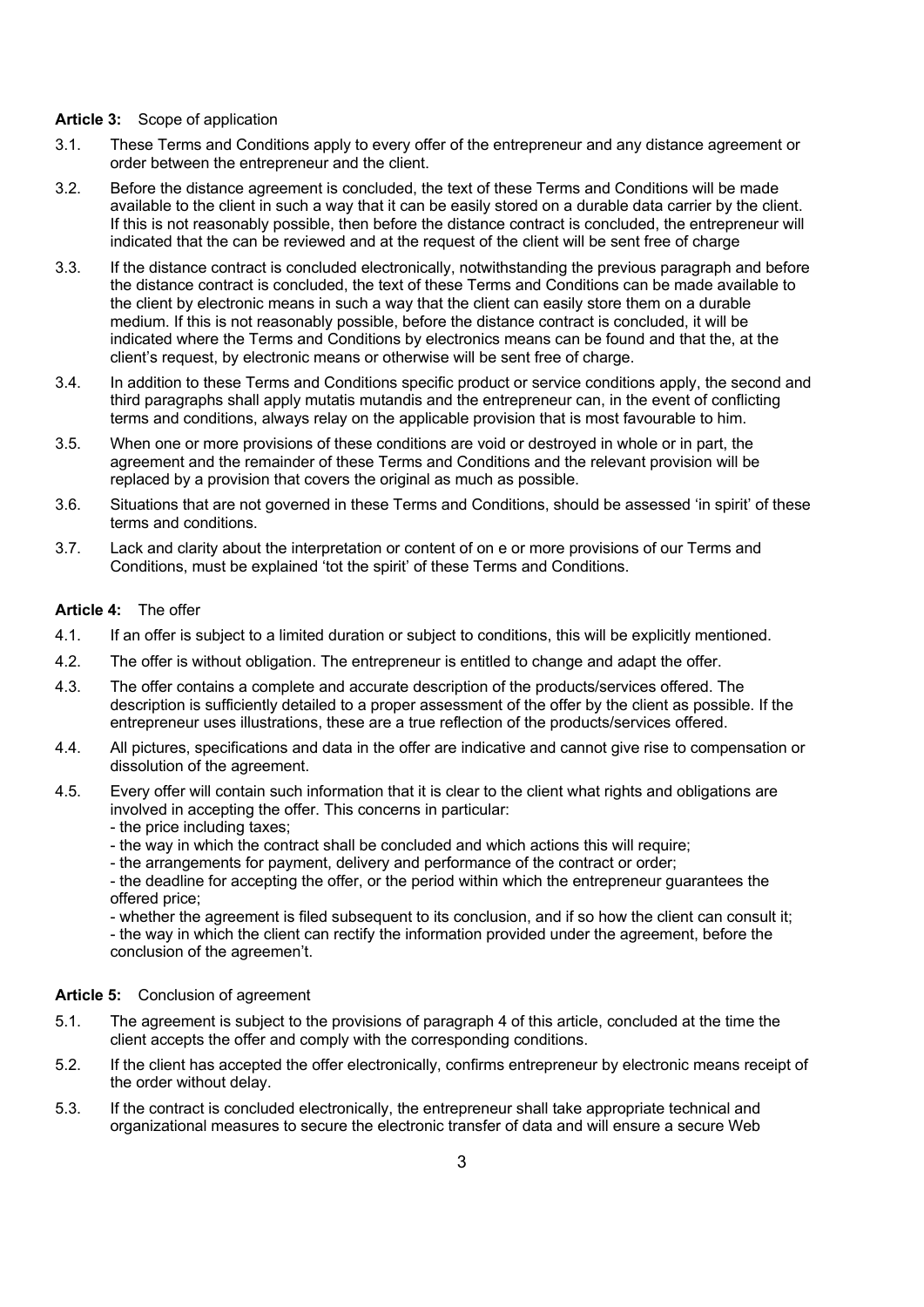environment. If the client can pay electronically, the entrepreneur will take appropriate security measures.

5.4. The entrepreneur will add to the product or service the following information, in writing or in such a way that the client can store it on an accessible durable medium the address of the place of business of the entrepreneur.

#### **Article 6:** The price

- 6.1. During the period mentioned in the offer, the prices of the offered products/services do not increase, except for prices changes due to changes in VAT rates.
- 6.2. Contrary to the previous paragraph the entrepreneur can offer products whose prices are subject to fluctuations in the financial market beyond the entrepreneur's control, with variable prices. These fluctuations and the fact that any prices are variable will be mentioned in the offer.
- 6.3. Price increases within 3 months after the conclusion of the agreement are only allowed if they are the result of statutory regulations or stipulations.
- 6.4. Prices increases from 3 months after the contract was concluded are only allowed if agreed upon beforehand with the entrepreneur.
- 6.5. All prices mentioned are exclusive of VAT.
- 6.6. All prices are subject to misprints. The entrepreneur is not liable for misprints. By misprints the Entrepreneur is not obligated to deliver the product according to the incorrect price.

### **Article 7:** Execution

- 7.1. The entrepreneur will take the greatest possible care in the execution of the services.
- 7.2. The place of execution is the address that the client has notified to the entrepreneur.
- 7.3. It is the clients responsability to select a venue, room size and set up as per the entrepreneur requirements.
- 7.4. All Audio Visual, catering and other specific requirements relating to the smooth running of the workshop will be taken care of prior to the published workshop starting time. If these specifics are not to the liking of the entrepreneur and the client cannot be contacted in a realistic time frame, the entrepreneur has the authority to make decisions to ensure the venue details match the client requirements**.** If, after contact with the client, the requirements cannot be met within 1 hour, the entrepreneur reserves the right to cancel the workshop. The client owes the entrepreneur 75% of the total amount due.
- 7.5. In case any workshop or training for a client has been made for a group, the following applies if the aforementioned workshop or training is cancelled:
	- **•** If cancelled more than 30 days before the reserved time no payment is due;
	- if cancelled 29 days or less but more than 14 days before the reserved time the client will have to pay 25% of the total amount owed;
	- if cancelled 14 days or less but more than 7 days before the reserved time the client will have to pay 50% of the total amount owed;
	- § If cancelled 7 days or less before the reserved time, the client will have to pay 75% of the total amount owed.
- **Article 8:** Duration transactions: duration, cancellation and renewal

#### Cancellation

8.1. If the client has entered into a contract for an indefinite period, which extends to the regular delivery of products, at any time he can terminate it under the applicable termination rules and at a maximum of one month's notice.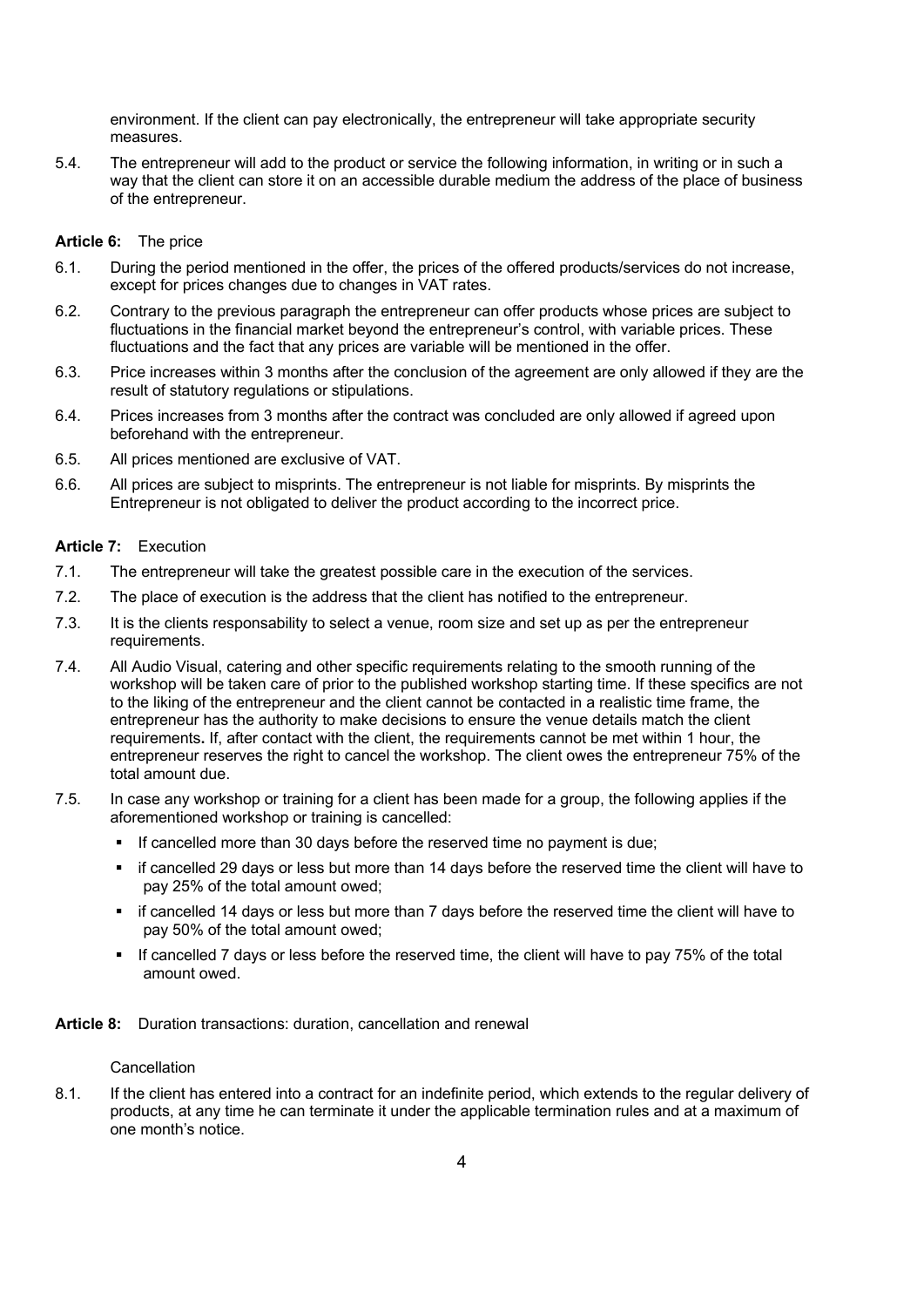8.2. The client that had contracted for a definite period, which extends to the regular delivery of products or services, can at any time by the end of the fixed period terminate the agreement under the applicable termination rules and at a notice of one month.

# Renewal

8.3. The client that had contracted for a definite period, which extends to the regular delivery of or services, may not be automatically extended or renewed for a definite period.

#### **Duration**

8.4. Agreements with duration of more than one year can be cancelled after one year at any time and with a notice of maximum one month, unless the reasonableness and fairness is an objection against the termination before the agreed duration.

#### **Article 9:** Payment

- 9.1. As far as not agreed otherwise, the amounts owed by the client have to be paid within 8 business days. In case of an agreement to provide a service, the amounts have to be paid within 8 business days after the client has received the confirmation of the agreement.
- 9.2. The client has the duty to report inaccuracies in payment data provided or stated without delay to the entrepreneur.
- 9.3. In case of non-payment subject to statutory limitations, the entrepreneur has the right to advance to the client reasonable costs to charge.

#### **Article 10:** Liability of the entrepreneur

- 10.1. This article is only applicable if a client is a natural or legal person who acts in the exercise of his profession or business.
- 10.2. The entrepeneur's total liability due to an attributable failure in the performance of the contract or on any legal basis whatsoever, expressly including each and every failure to fulfil a warranty obligation agreed with the client, shall be limited to compensation for direct loss up to maximum of the price stipulated for the contract concerned (excluding VAT).
- 10.3. The entrepreneur liability for indirect loss, consequential loss, loss of profits, lost of savings, reduced goodwill, loss due to business interruption, loss as result of claims of the clients clients, loss arising from the use of items, materials of third parties prescribed by the client to the entrepreneur and loss arising from the engagement of suppliers prescribed by the client to the entrepreneur is excluded. The entrepreneur's liability for corruption, destruction or loss of data or documents is likewise excluded.
- 10.4. The exclusions and limitations of the entrepreneur's libility described paragraphs 10.2 up to and including 10.3 are entirely without prejudice to the other exclusions and limitations of the entrepreneur liability described in these terms and conditions.
- 10.5. The exclusions and limitations referred to in paragraphs 10.2 up to and including 10.5 shall cease to apply if and insofar as the loss is the result of deliberated intent or recklessness on the part of the entrepreneur's management.
- 10.6. Unless performance by the entrepreneur is permanently impossible, the supplier shall only be liable due to an attributable failure in the performance of a contract if the client declares the entrepreneur to be in default in writing without delay and grants the supplier culpably fails to fulfil its obligations also after this term has passed. The notice of default must describe the breach as comprehensively and in as much detail as possible

in order to give the supplier the opportunity to repsond adequately.

10.7. For there to be any right to compensation, the client must always report the loss to the entrepreneur in writing as soon as possible after the loss has occurred. Each claim for compensation against the entrepreneur shall be barred by the mere expiry of a periode